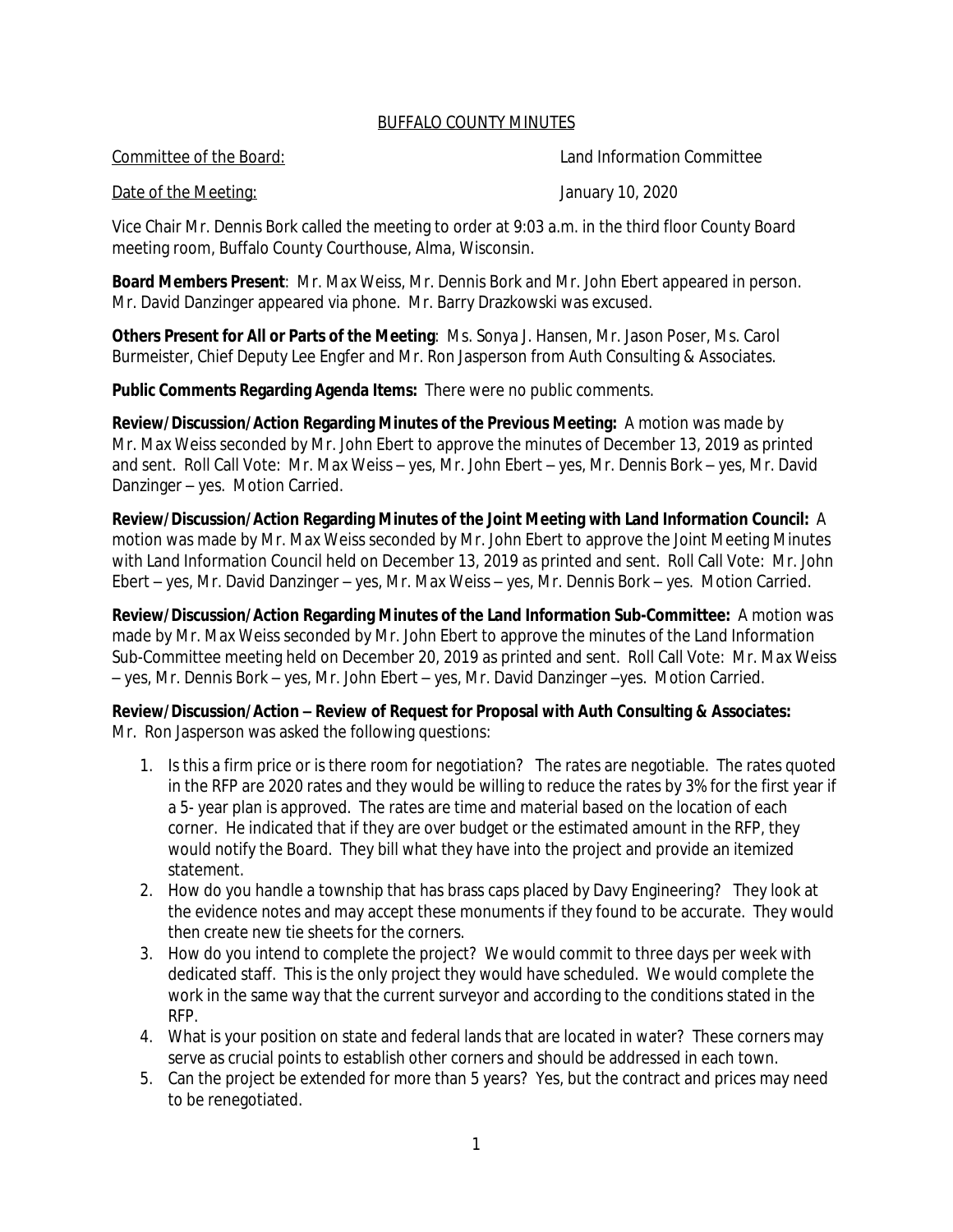6. Is there any other options for completing this project? I would need to discuss any other arrangements with the owner of the company.

No action was taken by the committee.

**Review/Discussion/Action Regarding Proposal for Funding Remonumentation Project and Draft Resolution:** The Committee reviewed the costs for the completed remonumented towns since 1997. It was noted that there was not an equal cost share between the towns and the County and that the County historically contributed more towards the projects.

A motion was made by Mr. Max Weiss seconded by Mr. John Ebert to use the number of sections in each township and the average cost per section from the costs proposed in the RFP as the basis for cost share requested to be paid by each town. Roll Call Vote: Mr. David Danzinger – yes, Mr. Max Weiss – yes, Mr. John Ebert – yes and Mr. Dennis Bork – yes. Motion Carried.

Mr. Joe Nelsen was to determine the number of corners in the Town of Maxville that are in state and federal waterways that would be excluded from the cost proposal to the town.

Ms. Sonya Hansen will coordinate a meeting date for the Land Information Committee to meet with the Finance Committee either February  $2<sup>nd</sup>$ ,  $7<sup>th</sup>$  or  $8<sup>th</sup>$  to discuss next steps for completion and funding of the five (5) towns still not remonumented.

**Review/Discussion/Action Regarding the Land Records Coordinator/Land Information Officer (LIO) Position Description:** Due to Chair Mr. Barry Drazkowski not able to attend the meeting, this item was tabled for the next meeting. A motion was made by Mr. Max Weiss seconded by Mr. John Ebert. Roll Call Vote: Mr. Dennis Bork – yes, Mr. Max Weiss – yes, Mr. David Danzinger – yes and Mr. John Ebert – yes. Motion Carried.

**Review/Discussion Regarding Readdressing Project:** Mr. Jason Poser informed the Committee that there were 48 signs in Phase II that needed to be installed in the Town of Nelson. Zoning Administrator Michael Owecke and his new technician plan to install these signs commencing on Monday and they should have it completed within three (3) days. A motion was made by Mr. Max Weiss seconded by Mr. John Ebert to recommend that a locate with Diggers Hotline be completed prior to installation and to develop a county policy. Roll Call Vote: Mr. David Danzinger – yes, Mr. Dennis Bork – yes, Mr. Max Weiss – yes and Mr. Dennis Bork – yes. Motion Carried.

**Land Information/GIS Report:** Mr. Jason Poser reported that the 2020 Grant Application has been approved by the State. He also had worked on the network bridge with Verizon to upgrade the frequency to accommodate the change to 4G. Mr. Jason Poser has also been working with Itechra to address the infrastructure issues with our network switches as they are 10-12 years old and are needing to be replaced. These switches are starting to fail which is causing serious disruption in county business.

**Surveyor's Report:** Mr. Joe Nelsen reported that the Town of Glencoe is now completed and have been provided with a copy of all the maps and other related documents. He shared pictures of various monuments with the committee.

**Review/Discussion/Action Regarding Next Meeting Date and Time:** The next meeting will be the joint meeting with the Finance Committee.